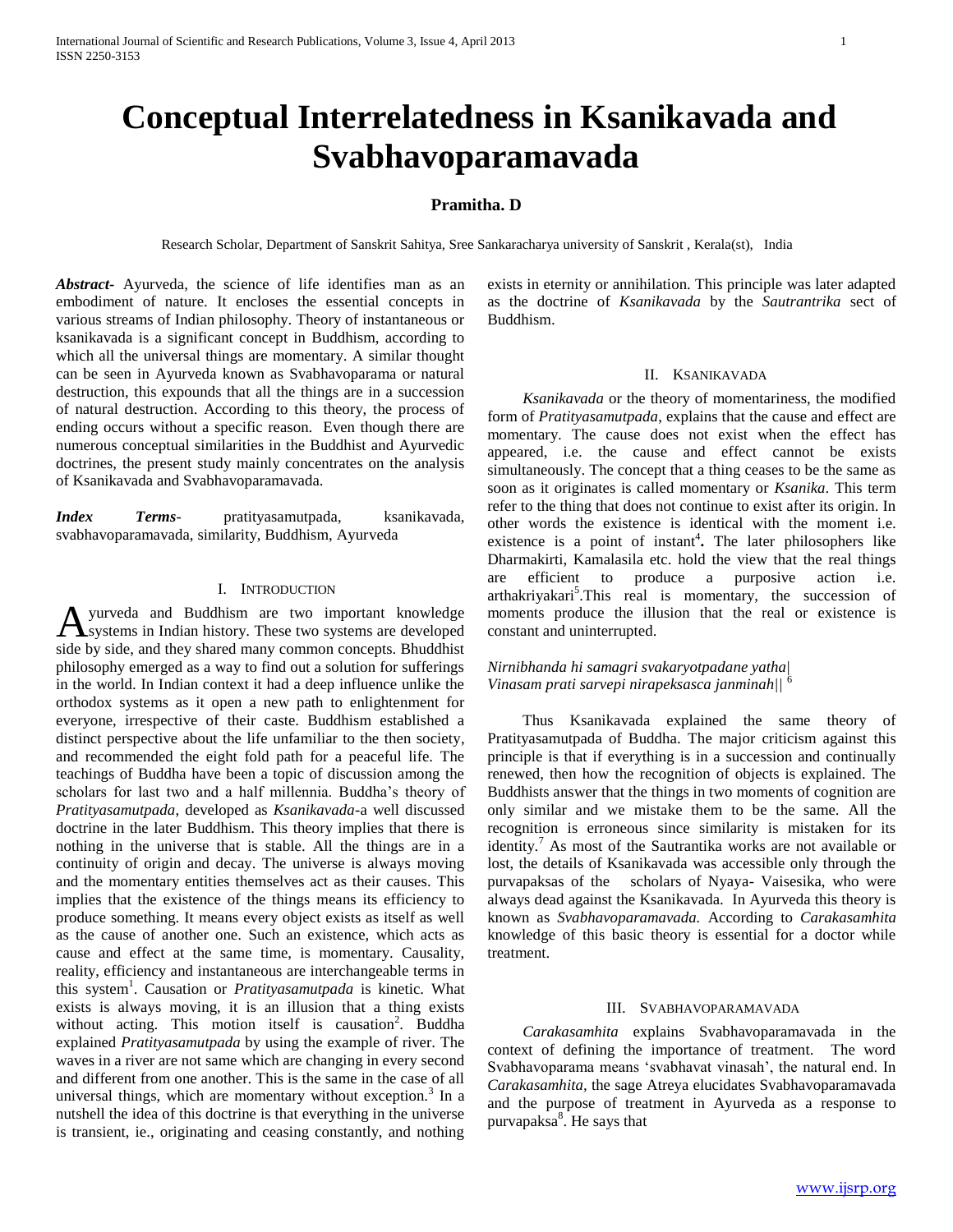# *Jayante hetuvaisamyatvisama dehadhatavah| Hetusamyat samastesam svabhavoparamah sada||*<sup>9</sup>

This implies that it is always the nature of the constitution of body to suffer decay or destruction and it never need a cause. Cakrapanidatta the commentator of *Carakasamhita*, says that 'svabhavat vinasakarananirapeksat uparamo vinasah svabhavoparamah'. This principle suggests that for the generation of all existent objects, there is an adequate cause, but for their ceasing there is no cause; it is natural.

# *Pravrttiheturbhavanam na nirodhesthi karanam|*<sup>10</sup>

Here Cakrapanidatta explains that the harmonious condition and its imbalance of the body are of some reasons but it will cease in the next moment without any cause. He uses an example of candle to explain this. Oil, thread etc. needed for the enlightenment of a candle, but it turns off without any cause. All the constituent elements of the body have this feature of svabhavanasa. The imbalanced elements also have this nature. The whole body is always in a process of origin and ceasing. So it can be observed that all the things are momentary or Ksanika. In *Carakasamhita* Agnivesa raises a question about the relevance of treatment thus: 'if all the things including the imbalanced elements are naturally ceases without any reason, then what is the purpose of treatment?' His teacher Punarvasu said that, for the destruction of existing objects there is no cause. The same happens with that of the time, which goes on ceaselessly the cause which brings about destruction cannot be ascertained. As the time passes out quickly, the existent objects also are destructed, even in the lack of causes.<sup>11</sup> Still the medical treatment never becomes inoperative.

## *Yabhihi kriyabhirjayante sarire dhatavah samah | Sa cikitsa vikaranam karma tadbhisajam smrtam ||*<sup>12</sup>

The treatment in Ayurveda aims at the 'dhatusamya' or harmony of elements in the body. When the elements become imbalanced, the Ayurvedic treatment tries to remove the cause of it. According to Svabhavoparama theory the imbalanced elements of the body ceasing in every moment and cause the generation of another imbalanced element. Since this is a continuous process, the physician treats for the harmonizing of imbalanced elements. It helps to destroy the cause of disease and make the successive elements in harmony. This implies that the medicinal treatment provides balance to the successive dhatus, by destructing the cause of visama or imbalance and serving the cause of samya. $13$  This is the nature of the principle of Svabhavoparama is discussed in *Carakasamhita*. The other treatises on Ayurveda also speak of this principle indirectly.

## IV. CONCLUSION

It can be assumed that at the time of Agnivesa itself the idea of Ksanikavada was established in the society. Ayurveda accepts this doctrine at the same time it declares the relevance and effectiveness of treatment. It opines that all the existing objects which are made up of pancabhuta suffer a series of natural decay. In *Nyayabhasya,* Vatsyayana presents an example

of Ksanikavada doctrine as a purvapaksa, he says that the body is always in a process of growth and decay. The continuous process of growth generates new cells in the body and the natural decaying process causes the destruction of matured cells. It should be understand that as in the case of body all the things have the quality of Ksanika.<sup>14</sup>

All the above points lead to the conclusion that Svabhavoparamavada and the Ksanikavada hold the same principle. Ayurveda and Buddhism are closely related knowledge systems and are greatly influenced each other in their development. It may also be observed that the base of Svabhavoparamavada in Ayurveda is Ksanikavada, in other words Svabhavoparamavada is an extension or adapted version of Ksanikavada.

### **NOTES**

- [1] Joshi,L.M, 1967, Studies in the Buddhist Culture of India, Motilal Banarsidass, Delhi, p.198.
- [2] Ibid; p.197.
- [3] Because of the peculiarity of Pratityasamutpada theory, Buddhism came to be designated as Madhyamamarga, for it never denies the existence of cause and the reality of effect. Unithiri,N.V.P, 2006, Indian Bhauthikavada Paithrikam, Progress publications, Calicut, p.148.
- [4] Joshi, L.M, op.cit; p.197.
- [5] Ibid;
- [6] Quoted in Unithiri, N.V.P, op.cit; p.165.
- [7] Hiriyanna,M, 1994, Outlines of Indian Philosophy, Motilal Banarsidas, Delhi, p.141.
- [8] According to the followers of Ksanikavada the diseases are also Ksanikas the treatment is ineffectual. Sharma,T.Yadhav(Ed.), 1994, Carakasamhita, Chowkhambha Sanskrit series, Varanasi, p.97.
- [9] Ibid;
- [10] Ibid;
- [11] Ibid; p.98.

Na nasakaranabhatbhavanÆ nasakaranam |

jnayate nityagasyeva kalasyatyayakaranam ||

sighragatvadyatha bhutastatha bhavo vipadyate |

nirodhe karanaÆm tasya nasti naivanyathakriya || (su.s 17, 32-33)

- [12] Ibid; p.98.
- [13] Ibid;
- [14] Tyagatvisamahetunam samanam copasevanat | Visama nanubadhnanti jayante da¡tavah samah || (su.s.17, 36) Cakrapanidatta says that evam manyate –yadhyapi dhatuvaisamyam ksanikatvena vinasvaram, thatapi vinasyadapi tad dhatu vaisamyam svakaryam visamameva dhatumarabhate, evam sopyaparam visamamiti na dhatuvaisamyasantananivrtihi dhatusamya janakahetum vina; yada tu dhatusamyaheturpayukto bhavati, tada tena sahitam vaisamyasantati patitamapi karanm samamevadhatusantanamarabhate//
- [15] Sastri, D.D(Ed.), 1986, Nyayabhasya, Sudhi Prakashana,

### **REFERENCES**

- [1] Dwivedi,L, 2000, *Ayurved ke Mul Siddhanth Evam Unki Upadeyatha*, Krishnadas Academy, Varanasi.
- [2] Joshi,L.M, 1967, *Studies in the Buddhist Culture of India*, Motilal Banarsidass, Delhi.
- [3] Hiriyanna,M, 1994, *Outlines of Indian Philosophy,* Motilal Banarsidas, Delhi.
- [4] Misra,Y.C, *Padarthavijnanam,* Reprint 2010, Chowkhamba Sanskrit Sansthan, Varanasi.